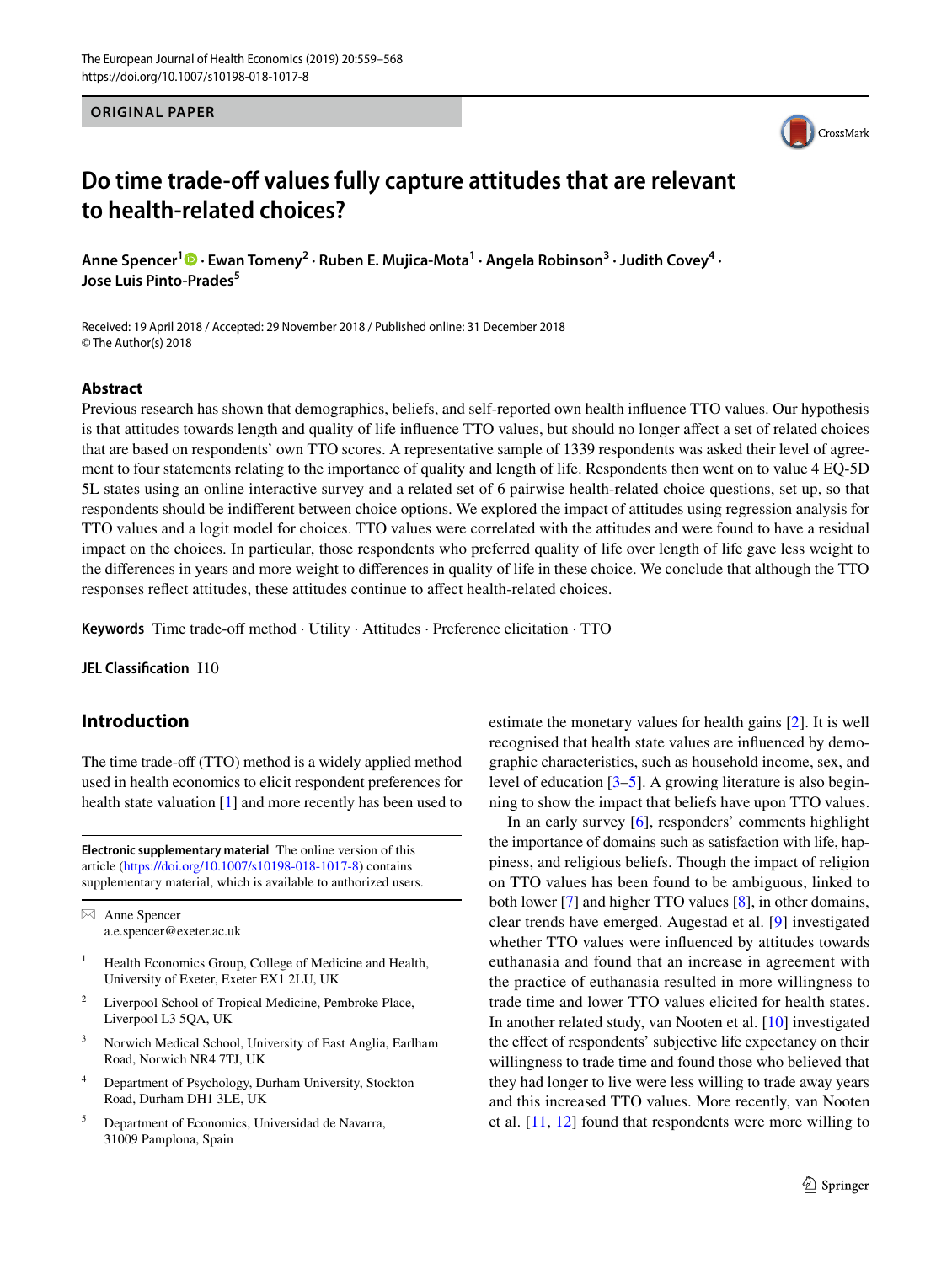trade life years when they: supported euthanasia, were willing to take more health risks (measured on the Health-Risk Attitude Scale) or had a lower expectation regarding mental ageing. Respondents were less willing to trade life years if they expressed a fear of death or had other important life events taking place within the TTO timeframe [[11\]](#page-9-9). In their discussion, van Nooten et al. [\[11](#page-9-9)] highlight the need to check if such relationships hold when the TTO is conducted over a longer duration.

In this paper, we explore the extent to which the trade-off valuations fully capture attitudes that are relevant to healthrelated choices. Our hypothesis is that attitudes towards length and quality of life influence TTO values. We then go on to test whether these attitudes towards length and quality of life have any residual impact on a set of related choices that are based on respondents' own TTO scores.

# **Methods**

# **Data**

We analysed data from an internet-based survey conducted in June 2014 with a representative UK sample aged 18–70 [[13](#page-9-11)]. The final data set used here contained 1339 respondents. All data collection was managed by *Cint* and was approved by Ethics Committee at Glasgow Caledonian University.

#### **Survey**

The survey was split into four main sections. Prior to valuing any states, in section 1, respondents were asked their age and gender, their own health measured by EQ-5D 5L and questions to assess attitudes. Section 2 had respondents valuing states by TTO, while section 3 asked the respondents direct choices between two lives set up, so that respondents should be indifferent between the two lives offered based on their previous TTO responses. The final section asked respondents demographic questions including employment, marital status, and educational level.

The health states used in the survey were based on the EQ-5D 5L descriptive system. Respondents were randomised into valuing a set of 'mild' or 'moderate' health states. The health states in the mild group were 11121, 21211, 12212, and 13122 and in the moderate group were 13122, 13224, 23242, and 23314. The states were chosen to have varying degrees of severity on different dimensions while minimising the likelihood that any state would be rated as worse than dead to circumvent the need to value worse than dead. Health state 13122 was common to both groups. Finally, the states were chosen such that there existed strict dominance between at least two states, allowing straightforward checks for response consistency. We used 20 years throughout the TTO questions as life expectancy of most of the subjects in the survey was at least 20 years. Furthermore, longer TTO durations have been found to produce TTO values consistent with those derived over a 10 year period, and it is only shorter TTO durations that produce most differences [\[14](#page-9-12)], so we felt that the choice of the 20 year duration was unlikely to undermine the generalisability of our results.

### **TTO questions**

The TTO questions involved a between-group  $2 \times 2$  design in which respondent were randomised to different TTO variants. The first broad difference between the TTO variants was whether the elicitation procedure was iterative or noniterative. Respondents were first presented with a choice between 20 years in Life A and 10 years in Life B, as illustrated in Fig. [1](#page-2-0) for state 21211. In the iterative procedure, the subsequent choices 'honed into' the point of indifference by adjusting the time in full-health in successive 2-year intervals based on the respondent's previous answers. For example, if the respondent preferred 10 years in Life B to 20 years in Life A, they were then presented with a choice between 8 years in Life B and 20 years in Life (A). If the respondent preferred 20 years in Life A to 10 years in Life B, they were then presented with a choice between 20 years in Life A and 12 years in Life (B). This iterative process continued until they 'switched' to preferring Life A to Life B in successive 2 year intervals—or vice versa—they were then asked about the year in between. In the non-iterative procedure, the computer randomly generated the subsequent TTO choices for each health state, and therefore, the choices were not based on a respondent's previous responses.

The second broad difference between the TTO variants was whether the elicitation procedure for each health state was sequential or concurrent. In sequential procedure, the elicitation procedure was completed for each health state in turn before moving onto value the next heath state. In the concurrent procedure, the elicitation procedures were 'spliced' together, so the respondent considered the iteration procedure for the one health state and then the next iteration procedure for the next health state and so on until all four health states were asked, and then, the process was repeated. The health states were valued in the order: 12212, 11121, 13122, and 21211 in the mild group and 23242, 13122, 23314, and 13224 in the moderate group except for the non-iterative concurrent group, where health states were valued in a random order.

For values in which the respondent continually refused to trade, 19, 19.5, and 19.75 years in full-health were offered, to increase sensitivity at this end of the scale. Conversely, for those who continually choose full-health and preferred 1 year in full-health over 20 years in the other health state, they were asked if they would prefer death, and if so these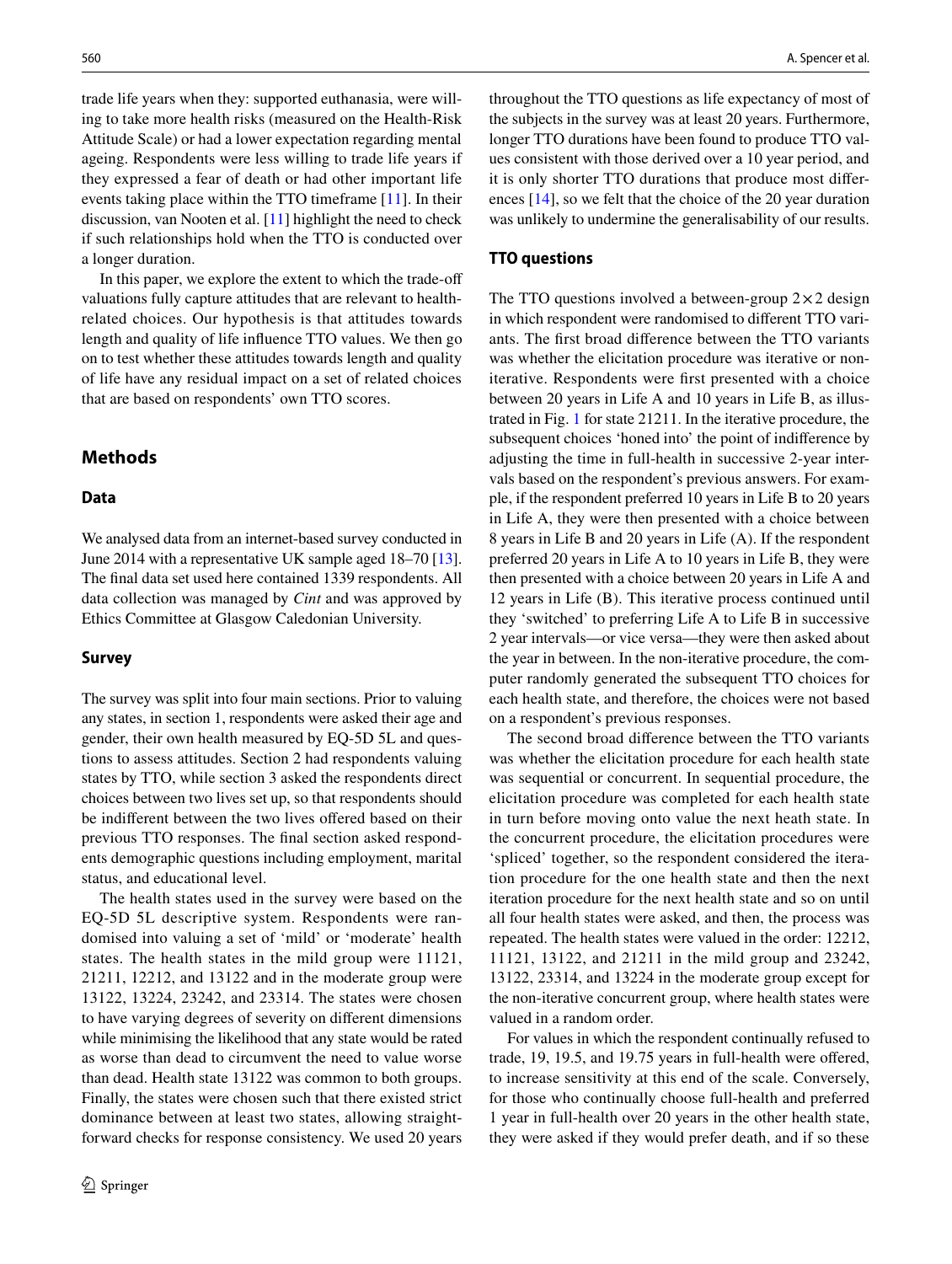Please choose between the Life A and Life B shown below. Read the descriptions and numbers of lives carefully before you make a choice:



Which would you prefer?

o Life A o Life B

Click NEXT to continue

<span id="page-2-0"></span>**Fig. 1** TTO question using 21211 as an example

observations were assigned a value of 0 and dropped from the main analysis.

We ran a regression to explore the extent to which we could pool responses from the TTO variants to allow us to focus upon the impact of attitudes towards length and quality of life. The regression model that was constructed contained dummy variables representing the TTO variants and all seven states, with a dummy for the severity of the health states to which the respondent was randomised (mild and moderate). Also included were interaction terms (cross products) between states and TTO variants. We used an *F* test to determine whether the dummies and their interactions were simultaneously zero. This is similar to testing for significant differences between a model with these variant variables added and a model without them, i.e., the difference between full model and reduced models.

## **Choice questions**

Following the TTO exercises, respondents were presented with six pairwise choices which asked them to directly compare *X* years in one health state and *Y* years in the other. The choice questions were set up in order that they should be indifferent between the two lives offered based on their previous responses. The assumptions required for these choices to hold is mutual utility independence and constant proportional trade-off [[15\]](#page-9-13) and would allow for possibility that respondents may discount future life years in their TTO responses.

To set up the choice, the computer program would first select the state with the lower utility value. For example, suppose that *U*1 and *U*2 are the TTO utility values for health states 1 and 2, respectively, and that *U*1*≺U*2. The choice questions would present respondents with *X* years in health state 1 and  $U1/U2 \times X$  years in health state 2. In each choice, one of the two states always appeared in Life A—while the other appeared in Life B—and this was set in advance. The health states included in Life A v Life B comparison were as follows: 11121 vs 21211, 11121 vs 12212, 11121 vs 13122, 21211 vs 12212, 21211 vs 13122, and 12212 vs 13122. Thus, either Life A or Life B could involve the greater number of life years—depending on the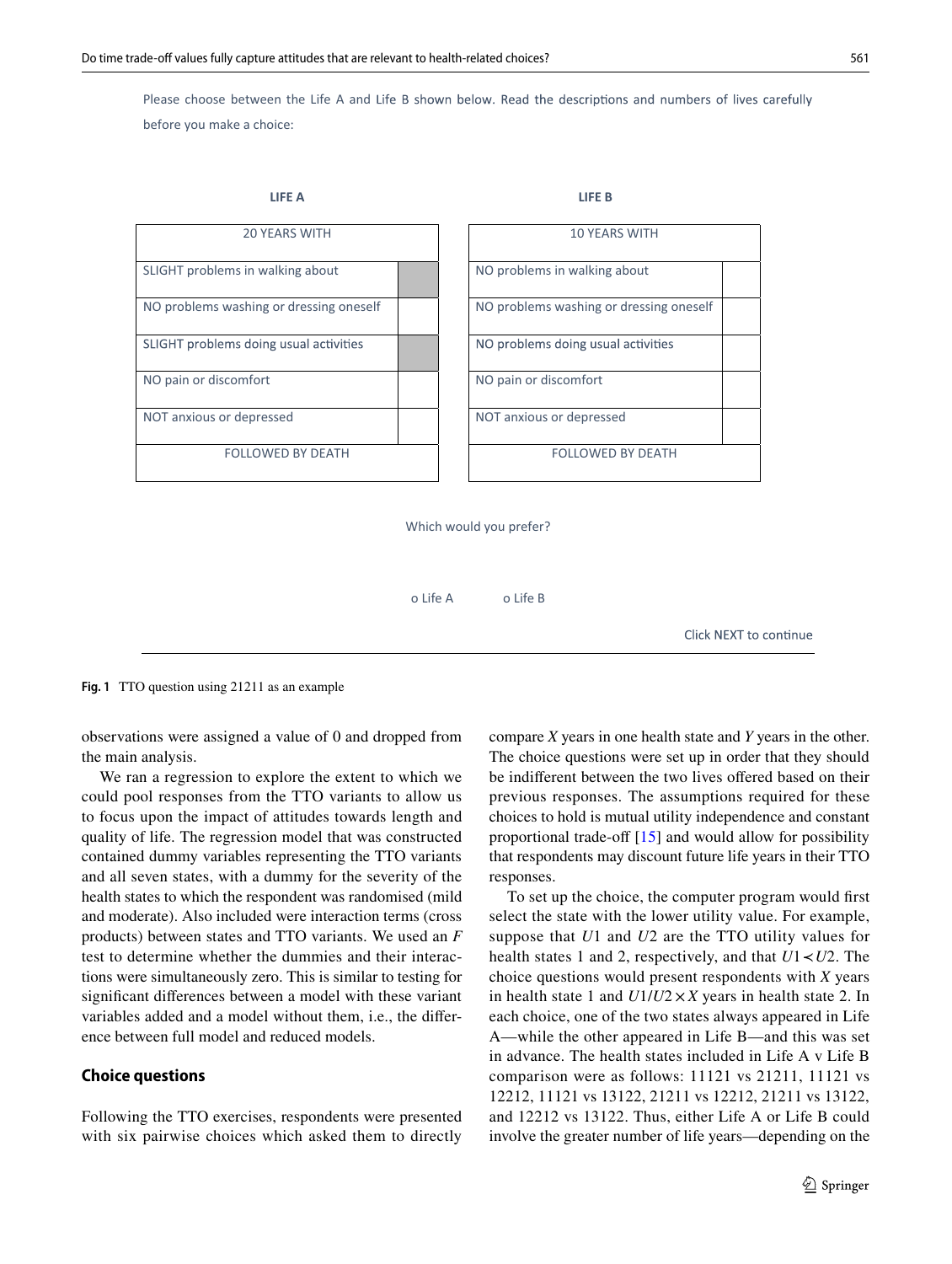Please choose between the Life A and Life B shown below. Read the descriptions and numbers of lives carefully before you make a choice:

#### **LIFE A LIFE B**

| <b>18 YEARS WITH</b>                    |  |  | 13 YEARS and 6 MONTHS WITH                  |
|-----------------------------------------|--|--|---------------------------------------------|
| SLIGHT problems in walking about        |  |  | NO problems in walking about                |
| NO problems washing or dressing oneself |  |  | SLIGHT problems washing or dressing oneself |
| SLIGHT problems doing usual activities  |  |  | SLIGHT problems doing usual activities      |
| NO pain or discomfort                   |  |  | NO pain or discomfort                       |
| NOT anxious or depressed                |  |  | SLIGHTLY anxious or depressed               |
| <b>FOLLOWED BY DEATH</b>                |  |  | <b>FOLLOWED BY DEATH</b>                    |

| <b>18 YEARS WITH</b>   | 13 YEARS and 6 MONTHS WITH                  |
|------------------------|---------------------------------------------|
| walking about          | NO problems in walking about                |
| g or dressing oneself  | SLIGHT problems washing or dressing oneself |
| ing usual activities   | SLIGHT problems doing usual activities      |
| rt                     | NO pain or discomfort                       |
| essed                  | SLIGHTLY anxious or depressed               |
| <b>LLOWED BY DEATH</b> | <b>FOLLOWED BY DEATH</b>                    |

Which would you prefer?

o Life A o Life B

Click NEXT to continue

<span id="page-3-0"></span>**Fig. 2** Choice question using 21211 and 12212 as an example

<span id="page-3-1"></span>

| Fig. 3 Attitudinal statements<br>presented to respondents | Statement 1.                                                                                            |
|-----------------------------------------------------------|---------------------------------------------------------------------------------------------------------|
|                                                           | I would always prefer to live as long as possible regardless of what my quality of life was.            |
|                                                           | Statement 2.                                                                                            |
|                                                           | I would always prefer to have good quality of life than to live for a long time in a poor health state. |
|                                                           | Statement 3.                                                                                            |
|                                                           | I would rather be dead than live in a really bad health state in which my quality of life was very low. |
|                                                           | Statement 4.                                                                                            |
|                                                           | It is more important to provide treatments that prolong life than treatments improving quality of life. |

respondent's valuation of the health states in the TTO. The number of years was randomly chosen as either 17, 18, or 19. Therefore, for example, if *U*1 and *U*2 equalled 0.6 and 0.8, respectively, and 18 years was selected as the value of *X, Y* would then be set at  $0.6/0.8 \times 18 = 13.5$  years. Figure [2](#page-3-0) illustrates the choice question when if  $U1 = 21211 = 0.6$ and  $U2 = 12212 = 0.8$ , and 18 years was selected as the value of *X*,

# **Attitude questions**

Respondents were asked to state their level of agreement with four statements, as shown in Fig. [3](#page-3-1) concerning the relative importance of quantity and quality of life. Responses adopted a five-point Likert scale.

The Cronbach alpha coefficient was used to explore the internal consistency of responses to the Likert scales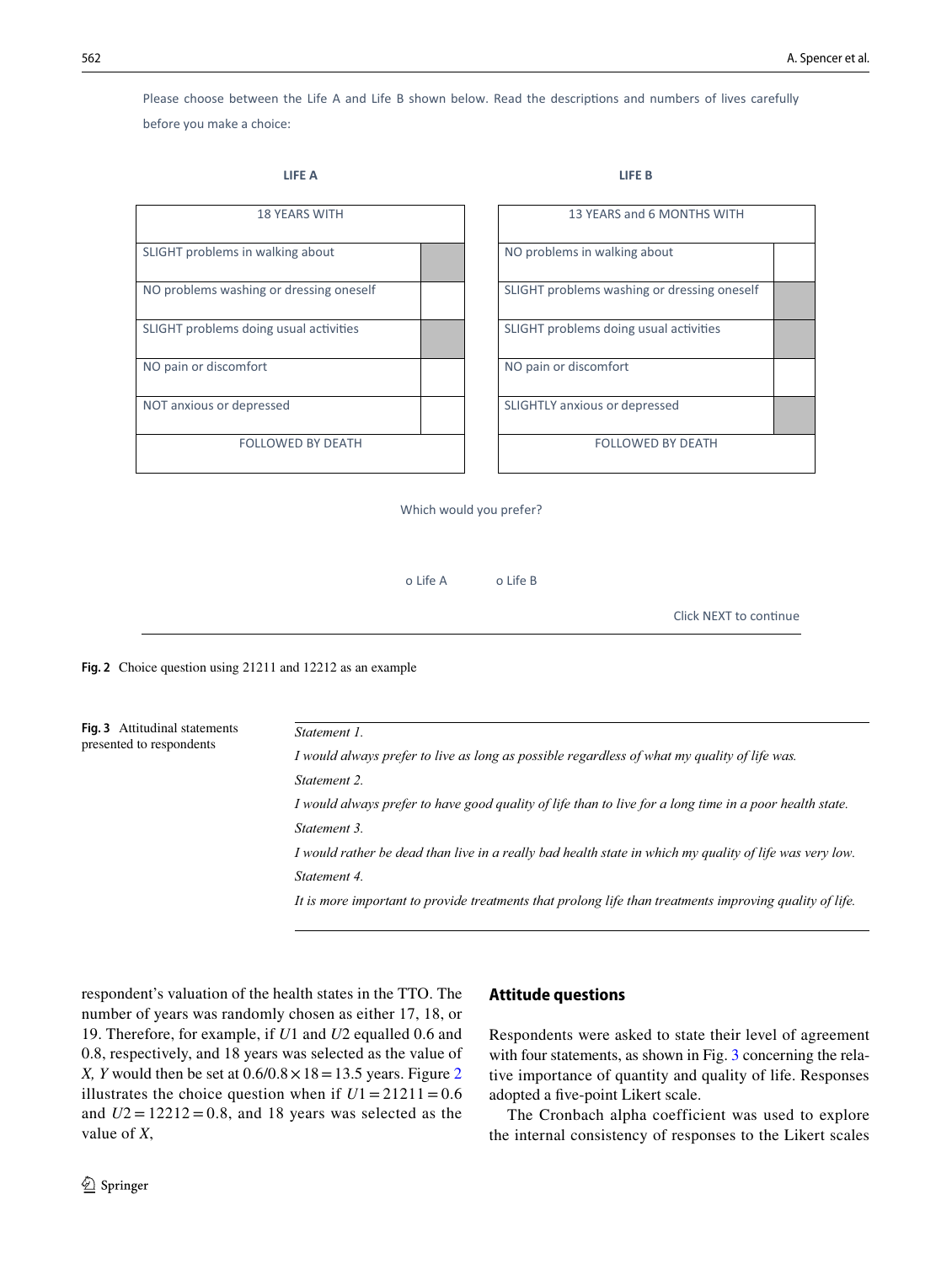statements to establish if they were measuring the same underlying construct. In addition, it was important that each scale contributed some unique information to avoid duplication. The Cronbach alpha coefficient ranges from 0 to 1 with low levels indicating lack of internal consistency and very high levels indicating a potential redundancy of one or more scale. The threshold criterion used to determine whether the scales could be summed can vary by the number of items in the scale and whether the analysis is exploratory in nature to devise a new scale. In our analysis, we follow the standard criterion that a Cronbach alpha between 0.70 and 0.90 [[16\]](#page-9-14) indicates good internal consistency for exploratory studies and that the scales can be combined [\[17](#page-9-15)].

# **Exploring the impact of attitudes on TTO values and choices**

We explored the impact of the attitude scale using a generalised estimating equation model for TTO values and a logit model for choices which allowed for clustering of responses by respondent. Our hypothesis was that attitudes would affect TTO values, but should no longer affect a set of related choices that are based on respondents' own TTO scores.

We first estimated a base model that adjusted for demographic variables and included age,  $age^2$ , gender, marital status (dummy for married), age left full-time education and employment status (dummy for employed full time), and the severity of the health states. A secondary analysis estimated the same base model but without the health state severity, to be comparable with the base model used by van Nooten and colleagues [\[11](#page-9-9)]. In the event that a variable was found to be insignificant, it was determined whether the variable might be dropped by means of an *F* test (comparing the model with the variable included against a model with them excluded). All regressions and data analyses were handled in STATA Version 14.0 (StataCorp LP, TX, USA).

To establish if and how attitudes affected preferences elicited by TTO, the base model was run with a measure of attitudes towards length and quality of life. For example, suppose that respondents' attitudes towards length and quality of life could be measured by the variable  $ATLQL<sub>stan</sub>$ , derived from one or more attitude statements and that the  $ATLQL<sub>stan</sub>$  score was highest for those who indicated quality of life was most important and lowest for those who considered length more important:

$$
util = \alpha + \beta_1 ATLQL_{stan} + \{BASEMODEL\} + \epsilon.
$$
 (1)

If  $ATLQL<sub>stan</sub>$  was then included in the base model, as shown in Eq. [\(1](#page-4-0)), a significant negative coefficient would then be expected, indicating those with a preference for

quality had a higher willingness to trade-off years, resulting in lower util values.

In the choice questions, Life A or Life B could involve a greater number of life years in a lower quality of life depending on the respondent's valuation of the health states in the TTO. Therefore, to explore the impact of attitudes on a respondent's propensity to choose the life with more life years and lower quality of life, we added a variable years<sub> $\delta$ </sub> (Eq. [2\)](#page-4-1) to represent differences in life years between Life A and Life B, so we could distinguish clearly when more life years were preferred:

<span id="page-4-1"></span>
$$
years_{\delta} = t_{A} - t_{B}, \tag{2}
$$

where  $\text{years}_{\delta} \geq 0 \Rightarrow t_{\text{A}} \geq t_{\text{B}}$ .

In the base logistic model, characteristics were added as main effects, including severity of the health states (mild vs moderate), along with their interaction with years. The model was subsequently reduced until only pairs with significant interactions remained (verified by *F* tests). To establish if attitudes affected choices, the base model was run with  $ATLQL<sub>star</sub>$ added  $(Eq. 3)$  $(Eq. 3)$ :

<span id="page-4-2"></span>Latent propensity Life A = 
$$
α + β₁
$$
ATLQL<sub>stan</sub> +  $β₂$ years<sub>δ</sub>  
× ATLQL<sub>stan</sub> + {BASEMODEL} +  $ε$ . (3)

From Eq.  $(3)$  $(3)$ , we can estimate the probability of choosing Life A using Eq. [\(4](#page-4-3)):

<span id="page-4-3"></span>
$$
P(\text{Life A}) = \frac{1}{1 + \frac{1}{\exp(\text{Eq. (3)})}}.\tag{4}
$$

<span id="page-4-0"></span>The constant term in Eq.  $(3)$  $(3)$  is the latent propensity of choosing Life A for those respondents that valued the health states the same in the TTO study in the mild group and for whom the numbers of life years were the same in Life A and Life B. The variable  $ATLQL<sub>stan</sub>$  explores the extent to which attitudes have a residual impact for these choices that essentially involve two different health states and no differences in length of life. For these choices, we anticipate that all respondents can perceive differences in quality of life and attach importance to these differences given that there are no differences in length of life. Hence, we anticipate the coefficient on  $ATLQL<sub>stan</sub>$  to be non-significant. Of interest to the current study is the interaction term between  $ATLQL<sub>stan</sub>$  and years<sub> $\delta$ </sub> (i.e.,  $\beta_2$ ). Our hypothesis is that if attitudes have a residual impact on choices then for those respondents who have a relative preference for quality of life they will choose the life with the health state which brought them higher utility, and give less weight to the differences in years. For this reason, we expect the coefficient on the interaction term between  $ATLQL<sub>stan</sub>$  and years<sub> $\delta$ </sub> (i.e.,  $\beta_2$ ) to be negative.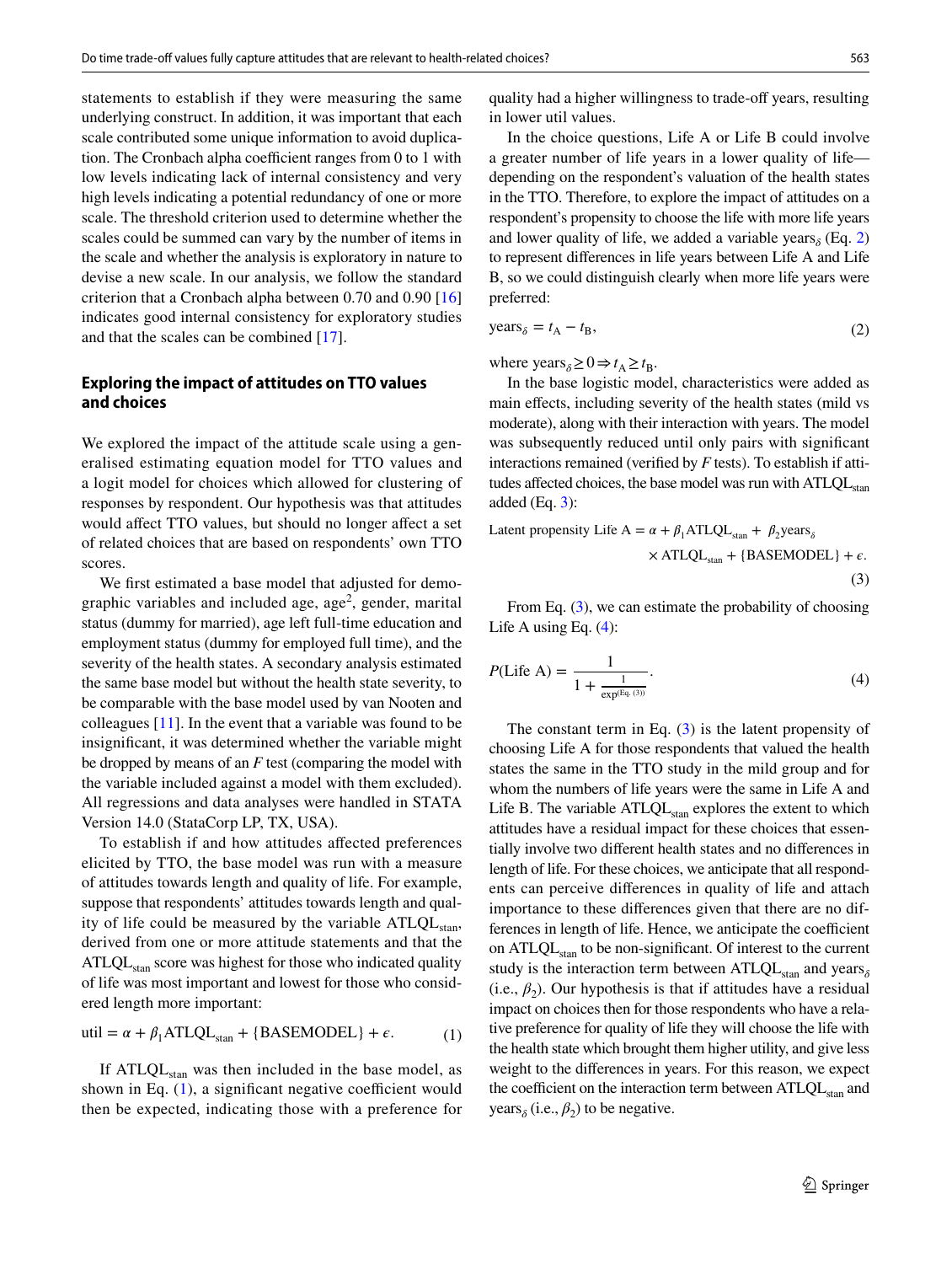<span id="page-5-0"></span>**Table 1** Descriptive statistics

| Attributes                    | Pre-exclusions<br>$(N=1462)$<br>$N(\%)$ | Post-exclusions<br>$(N=1339)$<br>$N(\%)$ | General<br>population <sup>a</sup><br>$(\%)$ |  |
|-------------------------------|-----------------------------------------|------------------------------------------|----------------------------------------------|--|
| Age (years)                   |                                         |                                          |                                              |  |
| $18 - 19$                     | 50(2.5)                                 | 33(2.5)                                  |                                              |  |
| $20 - 29$                     | 288 (14.3)                              | 195 (14.6)                               | (13.6)                                       |  |
| $30 - 39$                     | 440 (21.8)                              | 277 (20.7)                               | (13.2)                                       |  |
| $40 - 49$                     | 448 (22.2)                              | 302 (22.6)                               | (14.6)                                       |  |
| $50 - 59$                     | 443 (22.0)                              | 307(22.9)                                | (12.1)                                       |  |
| $60 - 69$                     | 348 (17.3)                              | 225(16.8)                                | (10.8)                                       |  |
| Gender                        |                                         |                                          |                                              |  |
| Male                          | 945 (46.9)                              | 618 (46.2)                               | (49.2)                                       |  |
| Female                        | 1072(53.1)                              | 721 (53.9)                               | (50.8)                                       |  |
| Economic activity             |                                         |                                          |                                              |  |
| Employed full time            | 856 (42.4)                              | 564 (42.1)                               | (48.2)                                       |  |
| Employed part time            | 401 (19.9)                              | 277 (20.7)                               | (13.7)                                       |  |
| Retired/can't work/disabled   | 353 (17.5)                              | 222(16.6)                                | (18)                                         |  |
| Student/at school             | 93(4.6)                                 | 64(4.8)                                  | (9.2)                                        |  |
| Not working/looking for work  | 148(7.3)                                | 99 (7.4)                                 | (6.6)                                        |  |
| Housewife/househusband        | 166(8.2)                                | 113(8.4)                                 | (4.3)                                        |  |
| Marital status                |                                         |                                          |                                              |  |
| Married                       | 1009(50.0)                              | 660 (49.3)                               | (46.6)                                       |  |
| Never married (single)        | 515(25.5)                               | 351 (26.2)                               | (34.6)                                       |  |
| Divorced                      | 156(7.7)                                | 105(7.8)                                 | (9.0)                                        |  |
| Widowed                       | 41(2.0)                                 | 32(2.4)                                  | (7.0)                                        |  |
| Domestic partner              | 249 (12.4)                              | 159 (11.9)                               |                                              |  |
| Other/prefer not to state     | 47(2.3)                                 | 32(2.4)                                  | (2.8)                                        |  |
| Highest level of education    |                                         |                                          |                                              |  |
| Junior school                 | 59(3.0)                                 | 38(2.8)                                  | (23)                                         |  |
| Secondary school              | 580 (29.0)                              | 387 (28.9)                               | (28)                                         |  |
| College/higher education      | 465(23.1)                               | 308 (23.0)                               | (12)                                         |  |
| Tech college/teacher training | 170 (8.43)                              | 108(8.1)                                 | (10)                                         |  |
| University/open university    | 744 (36.9)                              | 498 (37.2)                               | (27)                                         |  |

<sup>a</sup>Taken from the 2011 Census, England and Wales (Fields matched where possible)

# **Results**

# **Descriptive statistics of the respondents and attitudes**

In total, there were 1462 respondents who took part in the web-based survey. Prior to analysis exclusions were made as shown in Online Appendix 1 which resulted in a 'cleaned' data set of size 1339. The mean respondent age was 45 with a standard deviation of 14 years, and a gender (%) split of 54 female/46 male. Approximately half of the sample were married (49%) and a further 12% lived with a domestic partner. A demographic breakdown of respondents is given in Table [1](#page-5-0) and respondents were broadly representative of the general population and web-based surveys of this type. The sample was relatively healthy, with 32%

reporting full-health (11111) and 67% no worse than level 2 in any dimension.

The responses to the attitudinal questions are shown in Fig. [4](#page-6-0). Responses suggested that the majority would be prepared to live a shorter life if spent in good health, with 80% agreeing or strongly agreeing with the second statement: *I would always prefer to have good quality of life than to live for a long time in a poor health state*. The statement which caused the most to be unsure was statement 4 that was asked from a societal perspective, with 53% expressing a view that quality is more important than length. There was a mild trend with age and attitudes, with older people tending to have a preference for longer life.

Table [2](#page-6-1) summarises the internal consistency of responses to the attitude statements to establish if they were measuring the same underlying construct. The sign column depicts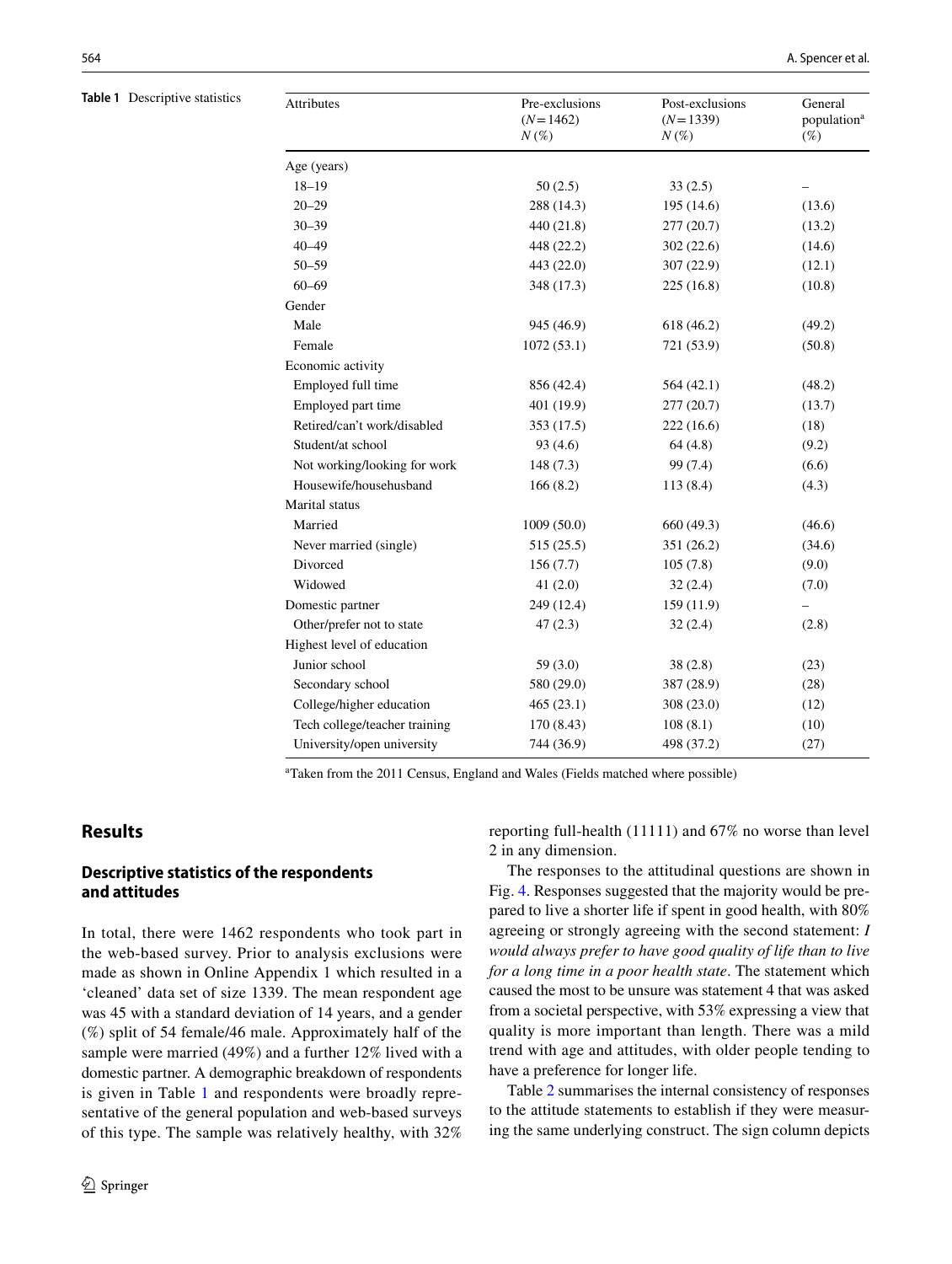<span id="page-6-0"></span>



whether the statements were found to be inversely correlated (depicted by a negative sign), and where the scale was reversed before combining with the other statements. The item-test correlation depicts the correlations of the statements with a summary measure based on all statements and these correlations are all very similar as would be expected if the statements were measuring a similar construct. The item-rest correlations depict the correlation between a statement and a scale formed by all the other statements and ranged from 0.43 to 0.55, providing evidence of adequate item coherence, but not excessive multicollinearity. The average inter-item correlation is the average correlation of the statement with the other statements and correlations are 0.34 or above. The last column shows the Cronbach alpha value if a statement was dropped and showed that the value does not increase if any of the statements were omitted. Finally, the Cronbach alpha coefficient for the combined four statements was 0.708, exceeding the proposed threshold criterion (0.7–0.9) allowing us to combine the four statements into one scale.

The four-item scale was active across all values in its range.

A single scale was created by reversing the responses to statements 2 and 3 (as they were inversely correlated with statements 1 and 4) and the four scores summed. This scale was then normalised and standardised (see Online Appendix 2) to create the variable,  $ATLQL<sub>stan</sub>$ , that is used throughout the rest of the analyses. The variable  $ATLQL<sub>stan</sub>$ score is highest for those who indicated quality of life is most important and lowest for those who considered length more important.

# **TTO variants**

We tested the extent to which we could pool TTO values from across the different TTO variants by running a regression model with dummies for the different TTO variants, and used an *F* test to determine whether the dummies and their

<span id="page-6-1"></span>**Table 2** Cronbach's alpha measure of internal consistency

| <b>Item</b>             | Sign   | Item-test<br>correlation correla- | Item-rest<br>tion | Average<br>inter-item<br>correlation | Alpha if<br>statement<br>dropped |
|-------------------------|--------|-----------------------------------|-------------------|--------------------------------------|----------------------------------|
| Statement $1 +$         |        | 0.767                             | 0.551             | 0.341                                | 0.608                            |
| Statement 2             |        | 0.685                             | 0.425             | 0.421                                | 0.685                            |
| Statement 3             | $\sim$ | 0.762                             | 0.544             | 0.345                                | 0.613                            |
| Statement $4 +$         |        | 0.705                             | 0.456             | 0.401                                | 0.667                            |
| Test scale <sup>a</sup> |        |                                   |                   | 0.377                                | 0.708                            |

a Test scale=mean(standardised items); number of observa $tions = 1339$  for each item

interactions were simultaneously zero. The regression was run on the cleaned data set of 1339 and the detailed results are shown in Online Appendix 3. The regression results show that we can pool across all TTO variants provided we dropped health state 12212 in the iterative sequential variant and 23314 in the non-iterative sequential variant. The reported results for the remaining analyses are based on the pooled data set.

## **The impact of attitudes on TTO values and choice**

The base model included demographic variables and health states, and a secondary analysis included only demographic variables. We found qualitatively similar results between the two types of models, so report here the model that included demographic variables and health states. With all variables included, gender and employment were not significant and these variables could be omitted without loss of power<sup>[1](#page-6-2)</sup>. This process established our base model as that shown in Table [3](#page-7-0) for the TTO values.

<span id="page-6-2"></span><sup>&</sup>lt;sup>1</sup> These variables were added to the model independently of the other and neither were individually significant.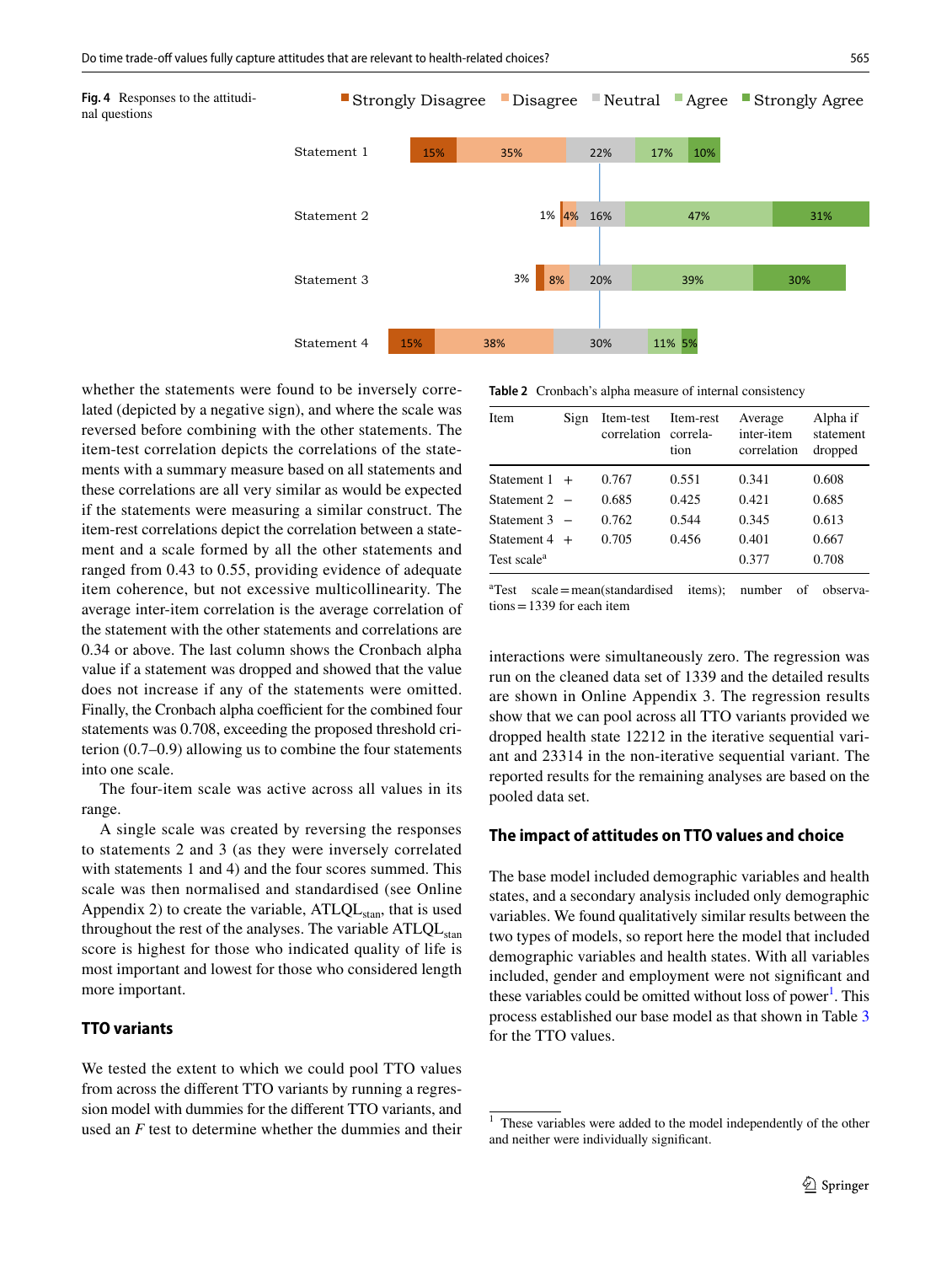<span id="page-7-0"></span>

| Table 3 TTO values |                                | Base TTO model           |           |          | The effect of attitudes on TTO values |                          |           |          |          |
|--------------------|--------------------------------|--------------------------|-----------|----------|---------------------------------------|--------------------------|-----------|----------|----------|
|                    | util                           | Coefficient              | Std. err. | Z        | p >  z                                | Coefficient              | Std. err. | $Z_{i}$  | p >  z   |
|                    | Constant                       | 0.3274                   | 0.0794    | 4.12     | $0.000*$                              | 0.2924                   | 0.0768    | 3.80     | $0.000*$ |
|                    | Age                            | 0.0154                   | 0.0036    | 4.34     | $0.000*$                              | 0.0166                   | 0.0034    | 4.84     | $0.000*$ |
|                    | Agesq                          | $-0.0001$                | 0.0000    | $-3.32$  | $0.001*$                              | $-0.0001$                | 0.0000    | $-3.63$  | $0.000*$ |
|                    | Married                        | 0.0327                   | 0.0154    | 2.12     | $0.034*$                              | 0.0197                   | 0.0150    | 1.32     | 0.188    |
|                    | Age left school                | $-0.0039$                | 0.0015    | $-2.66$  | $0.008*$                              | $-0.0037$                | 0.0014    | $-2.61$  | $0.009*$ |
|                    | 11121                          | 0.1621                   | 0.0094    | 17.19    | $0.000*$                              | 0.1619                   | 0.0094    | 17.21    | $0.000*$ |
|                    | 21211                          | 0.1286                   | 0.0093    | 13.86    | $0.000*$                              | 0.1285                   | 0.0093    | 13.89    | $0.000*$ |
|                    | 12212                          | 0.0443                   | 0.0105    | 4.20     | $0.000*$                              | 0.0441                   | 0.0105    | 4.19     | $0.000*$ |
|                    | 13224                          | $-0.2478$                | 0.0095    | $-26.13$ | $0.000*$                              | $-0.2479$                | 0.0095    | $-26.22$ | $0.000*$ |
|                    | 23242                          | $-0.3081$                | 0.0095    | $-32.28$ | $0.000*$                              | $-0.3082$                | 0.0095    | $-32.37$ | $0.000*$ |
|                    | 23314                          | $-0.2541$                | 0.0105    | $-24.15$ | $0.000*$                              | $-0.2545$                | 0.0105    | $-24.25$ | $0.000*$ |
|                    | $\mathrm{ATLQL}_\mathrm{stan}$ |                          |           |          |                                       | $-0.0693$                | 0.0072    | $-9.65$  | $0.000*$ |
|                    |                                | Overall $R$ -sq = 0.2695 |           |          |                                       | Overall $R$ -sq = 0.3085 |           |          |          |

#### <span id="page-7-1"></span>**Table 4** Choices

|                                       | Base model  |           |                |          | Base model with attitudes |           |         |          |
|---------------------------------------|-------------|-----------|----------------|----------|---------------------------|-----------|---------|----------|
| Latent propensity<br>to choose Life A | Coefficient | Std. err. | $\overline{z}$ | p >  z   | Coefficient               | Std. err. | Z       | p >  z   |
| Constant                              | 1.1295      | 0.1354    | 8.34           | $0.000*$ | 1.0567                    | 0.1376    | 7.68    | $0.000*$ |
| Years                                 | 0.0935      | 0.0167    | 5.59           | $0.000*$ | 0.0809                    | 0.0173    | 4.69    | $0.000*$ |
| Male                                  | $-0.0558$   | 0.0738    | $-0.76$        | 0.449    | $-0.0550$                 | 0.0748    | $-0.74$ | 0.462    |
| Age                                   | $-0.0017$   | 0.0027    | $-0.62$        | 0.534    | $-0.0019$                 | 0.0027    | $-0.79$ | 0.484    |
| Moderate                              | $-0.4787$   | 0.0741    | $-6.46$        | $0.000*$ | $-0.5018$                 | 0.0752    | $-6.67$ | $0.000*$ |
| Male $\times$ years                   | 0.0213      | 0.0096    | 2.20           | $0.028*$ | 0.0146                    | 0.0099    | 1.48    | 0.140    |
| $Age \times years$                    | 0.0008      | 0.0004    | 2.27           | $0.023*$ | 0.0011                    | 0.0003    | 3.02    | $0.003*$ |
| Moderate $\times$ years               | $-0.0917$   | 0.0107    | $-8.55$        | $0.000*$ | $-0.0940$                 | 0.0110    | $-8.55$ | $0.000*$ |
| ATLQL <sub>stan</sub>                 |             |           |                |          | 0.0715                    | 0.0384    | 1.86    | 0.063    |
| $ATLQLstan \times years$              |             |           |                |          | $-0.0378$                 | 0.0055    | $-6.84$ | $0.000*$ |

\*Significant at the 5% level

Table [3](#page-7-0) also shows the effect of attitudes on TTO values in the last four columns. The term  $ATLQL<sub>stan</sub>$  is significant as expected, and for every 1 standard deviation increase in the attitude scale individuals value states on average 0.0693 lower. Therefore, respondents that express a preference for quality of life over length of life typically trade away more time which results in lower values.

A similar process of elimination was used to derive a base logistic regression model for the choice data that is shown in Table [4](#page-7-1). We can see from this that there are differences in the choices for the mild and moderate health states (i.e., moderate, and moderate $\times$  years are significant). The negative coefficients indicate that people were less likely to choose the life with more life years and less quality of life when the health states were moderate rather than mild. This suggests that people presented with the moderate set of health states may have been sensitised more towards making choices based on quality

of life rather than length of life. Table [4](#page-7-1) also shows the effect of attitudes on choice decisions in the last four columns. The term  $ATLQL<sub>stan</sub>$  is not significant as anticipated. The interaction term on ATLQL<sub>stan</sub>×years<sub> $\delta$ </sub> is significant (*p* value 0.000) and negative. Respondents with a higher  $ATLQL<sub>stan</sub>$  score are, therefore, more likely to choose the life with the higher quality and the fewer years. For 1 standard deviation decrease in attitudes, individuals would require an extra 0.038 years (2 weeks) in order for their probability of choosing Life A to remain constant. Sensitivity analysis was run to explore if the exclusion of the two health states in the pooled data set could explain the results, but we found qualitatively similar results when these values were retained. We also ran the model with three-way interactions and found again that we were unable to reject the model that attitudes continued to influence choices (see Online Appendix 4).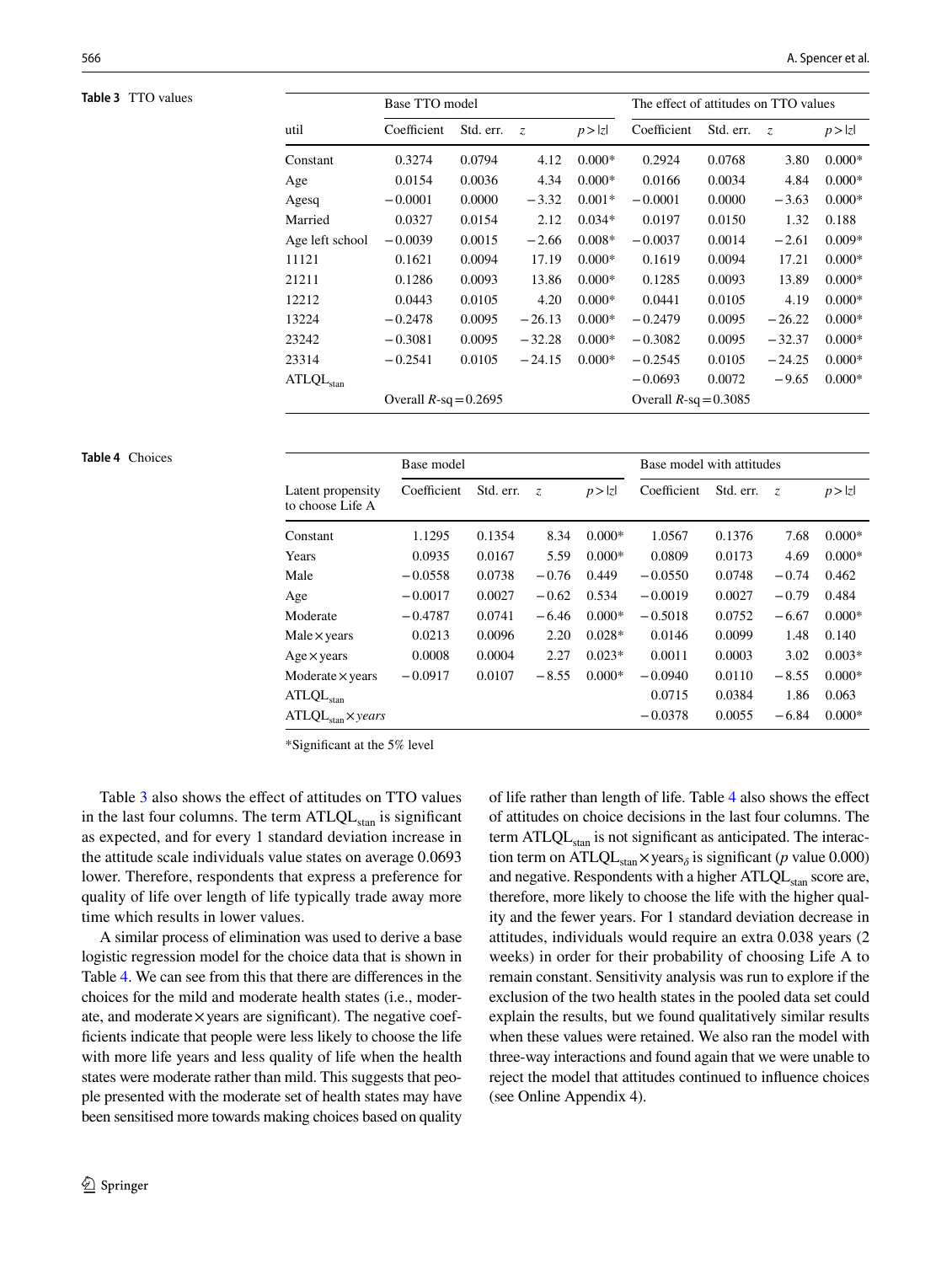#### **Discussion**

In this paper, we explore the extent to which the tradeoff valuations fully capture attitudes that are relevant to health-related choices. Our hypothesis is that attitudes towards length and quality of life influence TTO values, but should no longer affect a set of related choices that are based on respondents' own TTO scores.

As anticipated, we find that TTO values are influenced by respondents' attitudes towards the length and quality of life, with a 1 Std Dev. increase predicting TTO values of 0.069 lower. This is a change associated with moving from the 50th to 83rd percentile on the attitude scale and so would be thought of as a clinically important difference in other contexts and similar in size to that of background variables like age and gender. Finally, the attitude variable modestly increases the ability to explain the variation in willingness to trade life years. For example, the ability to explain variation in TTO values increased from 0.2695 with the baseline model alone to 0.3085 with baseline model and attitude variables.

We find the somewhat surprising result that though the TTO responses are affected by respondents' attitudes towards the length and quality of life, attitudes have a residual impact on choices. In particular, the significant interaction between attitudes and years in the choice questions is  $-0.0378$  and suggests that respondents who preferred quality of life over length of life still preferred the life with the higher quality and the fewer years in the choices. Hence, it seems that using respondents' own TTO scores to set up choices over two lives which they ought to be indifferent between is picking up some residual attitudinal impact.

Why might there be a residual impact of attitudes in these choices? The first explanation for this result might be around how we set up these choices. Most studies that estimate TTO values for QALY assume a linear QALY model holds (i.e., no discounting) [\[18–](#page-9-16)[20\]](#page-9-17). However, for the purposes of this study, we felt the linear QALY model to be a too restrictive form and we instead based the choices on a more flexible model that allowed for discounting of the QALYs over time (based on the assumptions of mutual utility independence and constant proportional trade-off) [[15\]](#page-9-13). While space does not permit a detailed discussion of the method here, we did run a parallel study in which the direct choices were set up in such a way that they relied only on transitivity. The patterns in that data suggest that failures of these assumptions are *not* the main drivers of the results reported here.

Another possible explanation suggests that although the TTO responses reflect attitudes, they are not doing so adequately, so that people are not trading sufficiently in their TTO responses, so the choice questions are still picking up a residual impact of attitudes. This suggests at least here that choices are able to capture additional attitudinal issues better than TTO and raises the question about which is the better method to use. One crucial difference between TTO and the choices presented to respondents here is, of course, that each state is valued against normal health and death in TTO, while two health states are being valued 'head to head' in the choices. It is plausible that comparing two states directly focuses attention on differences in quality of life to a greater extent than in the TTO. As most interventions involve moving the patient from one health state to another, and it is 'moves' between health states that are commonly valued in economic evaluations, it could be argued that the 'head to head' evaluations are most appropriate. Therefore, if value elicitation exercises are to be more focused on policy orientated questions, it would seem the choice questions comparing different periods in ill-health are closer to these policy questions than TTO.

There are a number of limitations of the study. Some of the characteristics which have previously been found to affect TTO values were not included, like number of children, household income and education, so these could have some underlying impact on the responses, but could not explain the continued influence of attitudes in the choice questions. A further limitation of the study design is that health states are not randomised to Life A and Life B in the direct choice, and the strong preference for Life A could, of course, indicate a tendency to favour the left hand option. However, again, this limitation is unlikely to explain the continued influence of attitudes in the choice questions. Finally, we used the TTO method and a limited number of health states so it is possible that our result might be influenced by the elicitation method used and the health states included.

We conclude that although the TTO responses reflect attitudes these attitudes continued to affect health-related choices. Our study suggests that choices are able to capture additional attitudinal issues compared to the TTO and raises the question about which is the better method: a method that values health states against normal health and death as in TTO or a method that compares two health states 'head to head' as in choice.

**Acknowledgements** We would like to than Dr. Marjon van der Pol for discussing our paper at the Health Economist Study Group meeting in Birmingham UK in 2016. Financial support for this study was provided by a grant to Jose Luis Pinto Prades from the Spanish Ministry of Education, Research grant ECO2010.22041.C02.01 and Junta de Andalucía, Project P09.SEJ.4992. The funding agreement ensured the authors' independence in designing the study, interpreting the data, writing, and publishing the report.